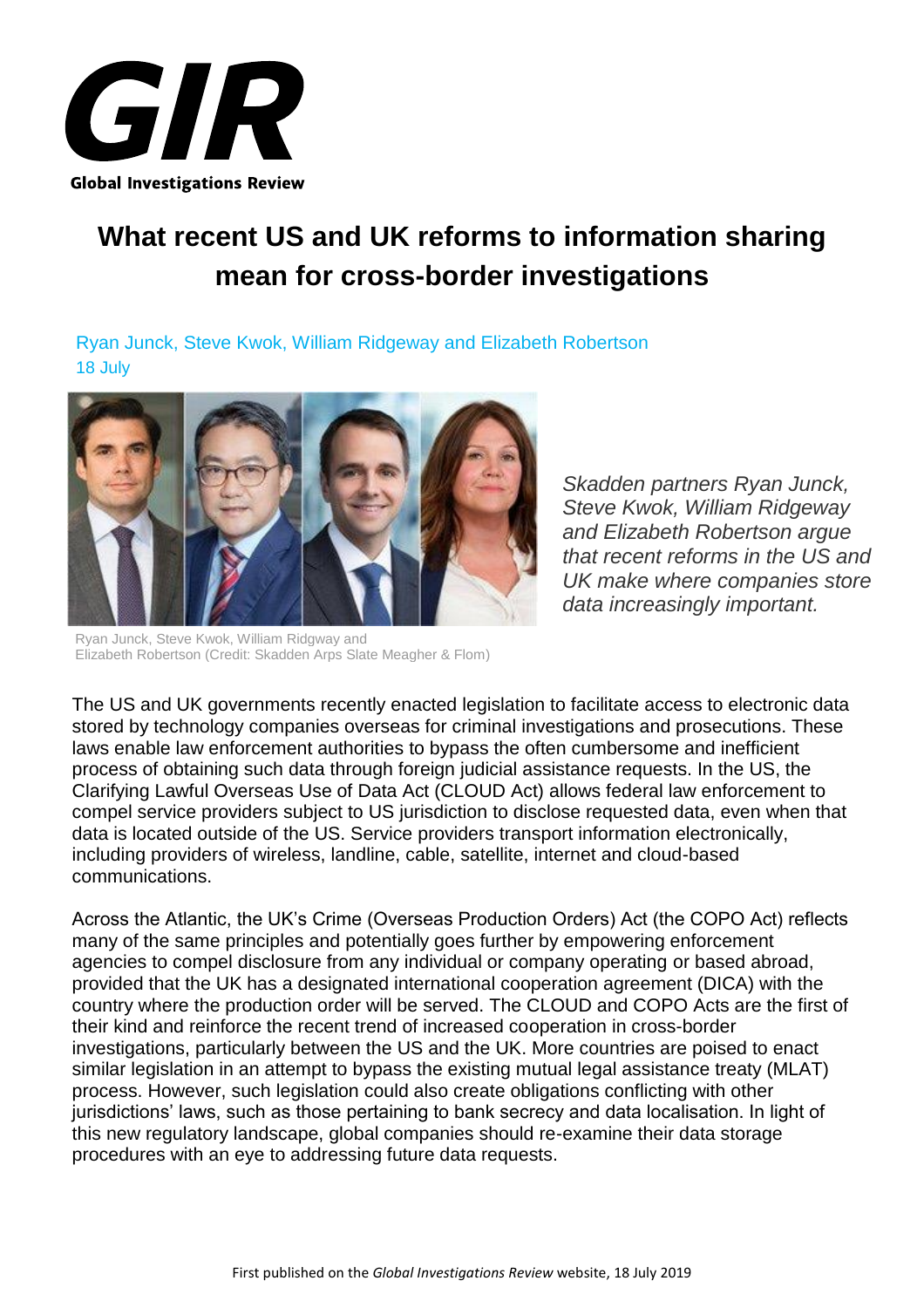# **CLOUD Act**

Congress passed the CLOUD Act in March 2018, catalysed by Microsoft's high-profile litigation against the US government over compliance with a search warrant seeking emails stored by the company in Ireland. The CLOUD Act has two distinct components. First, it allows the US government to enter into deals with other countries that will require communicationsservice providers subject to US jurisdiction to respond to those countries' requests for data. Second, the Act amends the Stored Communications Act to clarify that companies such as Microsoft and other service providers – including providers of internet service, email, and cloud storage – subject to US jurisdiction must disclose electronically stored data within their "possession, custody, or control" irrespective of the data's location. Companies served with a subpoena or warrant under the law can challenge it on the basis that the user whose data is sought is not a US person or does not reside in the US, or that disclosure would materially risk violating the laws of a foreign government.

The US nexus requirement is broad and could include a service provider accessing the US banking system, using email with a server situated in the US or having business or operations in the US. For example, an overseas service provider with websites that appear to serve US customers may find itself subject to legal process in the US. In response to criticisms about the potential expansion of US jurisdiction overseas, the Department of Justice published a white paper on the CLOUD Act in April 2019 that describes the reasons for the Act's enactment and attempts to dispel misconceptions. The white paper claims that the CLOUD Act did not add new elements to the scope of data ownership but clarified existing requirements on the production of data within a provider's possession or control. Companies are deemed to be in control if they have a legal right or practical ability to access the overseas data, which often cannot be determined without engaging in a fact-intensive investigation of where a company's data resides and how it may be accessed.

## **COPO Act**

While the COPO Act mirrors several aspects of its US counterpart, it goes one step further by providing for the issuance of overseas production orders (OPOs). OPOs require the production of electronic data directly from any legal person (an entity or individual) where a UK court is satisfied that there are reasonable grounds to believe that: (1) the person against whom the OPO is sought operates or is based in a country outside the UK, and which is party to a DICA; (2) an indictable offence has been committed under the applicable UK laws and proceedings have commenced or the offence is being investigated by UK authorities; (3) the person against whom the OPO is sought has possession or control of all or part of the data; (4) all or part of the data is likely to be of substantial value to the proceedings or investigation; and (5) it is in the public's interest for all or part of the data to be produced. Similar to the CLOUD Act, exceptions exist for information covered by legal privilege and confidential personal data. Perhaps the most significant aspect of the COPO Act is that a recipient of an OPO is served directly, and will have a default period of seven days in which to produce the required data. The OPO procedure also removes the supervisory role of any receiving country's authorities which, coupled with the seven-day default period, is intended to guarantee that UK law enforcement receives the data far more quickly than if it relied on the MLAT process. As the COPO Act does not grant UK courts any punitive power, failure to comply with an OPO may at worst result in a contempt of court.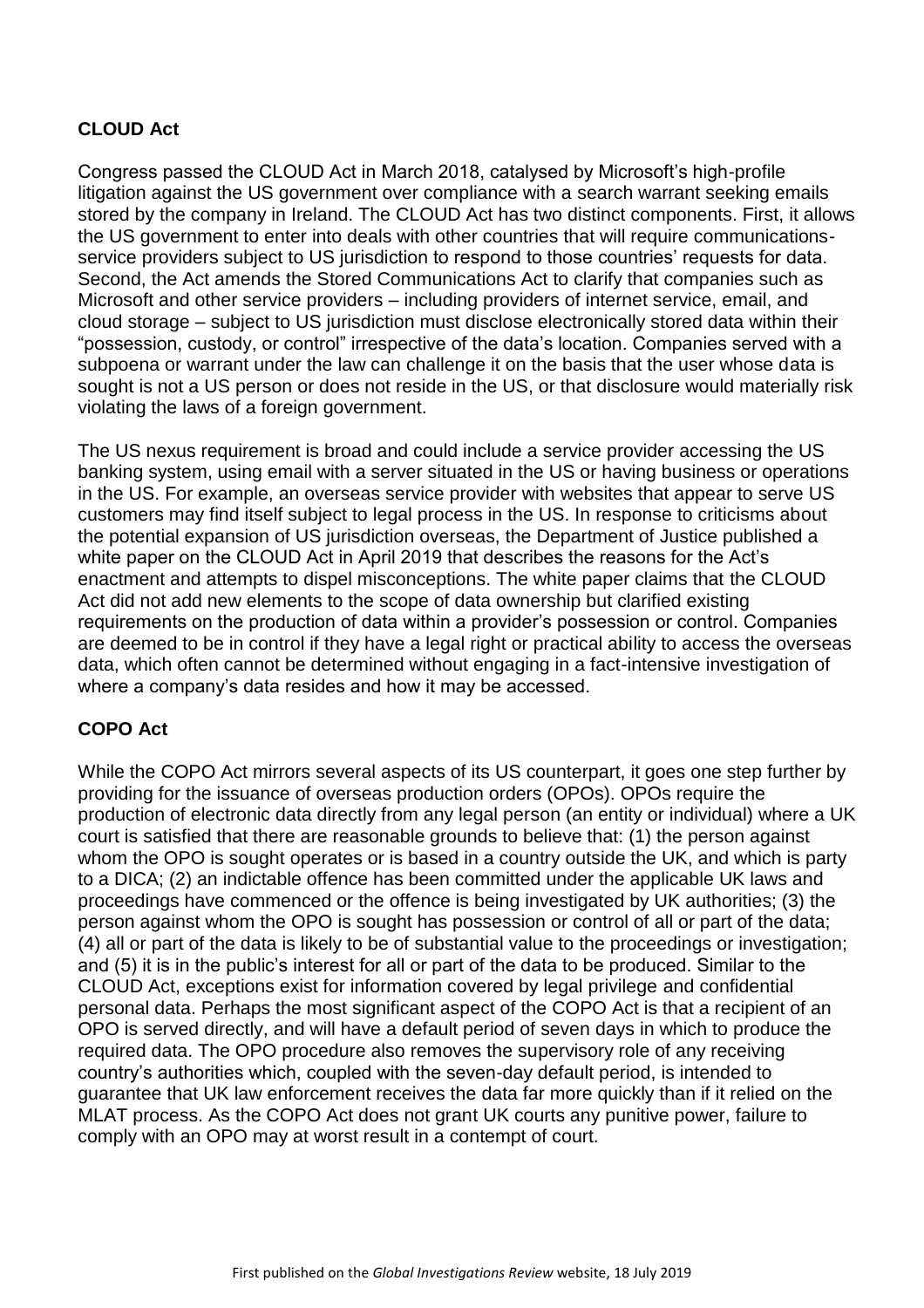#### **Enhanced cross-border cooperation**

Both the CLOUD and COPO Acts provide for pre-qualification agreements – executive agreements and DICAs, respectively – which create a treaty-like information-sharing protocol. Under the CLOUD Act, the US can establish an agreement with another country if it is designated as a qualified foreign government, which will grant reciprocal access to data for the investigation and prosecution of certain crimes. Although no government has yet qualified, the UK is likely to be the first to enter into an agreement with the US, and the European Commission has stated its intention to do so. Once approved, a qualified foreign government will be allowed to serve requests for data directly on the company, rather than on the US government through the MLAT process.

The COPO Act empowers a UK court – at the request of an appropriate officer, as defined in the Act – to require the production of electronic data directly from a person or company overseas through an OPO if the UK has a cooperation agreement with the relevant country. As in the case of the CLOUD Act, no such agreements are yet in place, although a US–UK agreement will likely be the first, as negotiations have been ongoing since 2015. Since the US has the largest number of service providers, British legislators identified the US as one of the countries likely to be most affected by the COPO Act.

#### **Conflicts with other jurisdictions' laws**

While the CLOUD and COPO Acts, and similar legislation, may streamline the data-collecting and sharing process, they can create conflicts with other jurisdictions' laws, including bank secrecy and data localisation laws.

Bank secrecy jurisprudence may be informative in predicting how a US court would resolve conflicts involving the CLOUD Act and the laws of another jurisdiction. For example, in the Bank of Nova Scotia subpoenas, which concerned data production requests for overseas bank records, the courts considered whether the domestic bank had a legal right or practical ability to access the overseas records. Even if such access is determined to exist, a court would conduct a comity analysis if compliance with a subpoena could put a company at odds with the laws of the country where the records are stored.

Data localisation laws require that data collected in that jurisdiction remain within it. Such laws have recently been enacted in China, Russia and India. For example, China's recently enacted Cybersecurity Law requires data generated in the regular course of business in mainland China to be maintained there and imposes various restrictions on data transfer and export. This law and similar laws in other jurisdictions may make the CLOUD and COPO Acts increasingly necessary to US and UK regulators, as service providers that used to store data back at company headquarters in the US or in the UK are now required by local law to store locally generated data locally. At the same time, some of these jurisdictions also have blocking statutes to counteract the extraterrestrial application of foreign laws. For example, China's recently enacted Criminal Judicial Assistance Law requires that any information intended to be produced to foreign law enforcement authorities first be provided to the Chinese authorities for review. Together, these data localisation and blocking statutes, by interposing obstacles to the production of information that the CLOUD and COPO Acts make mandatory, may place companies between a rock and a hard place.